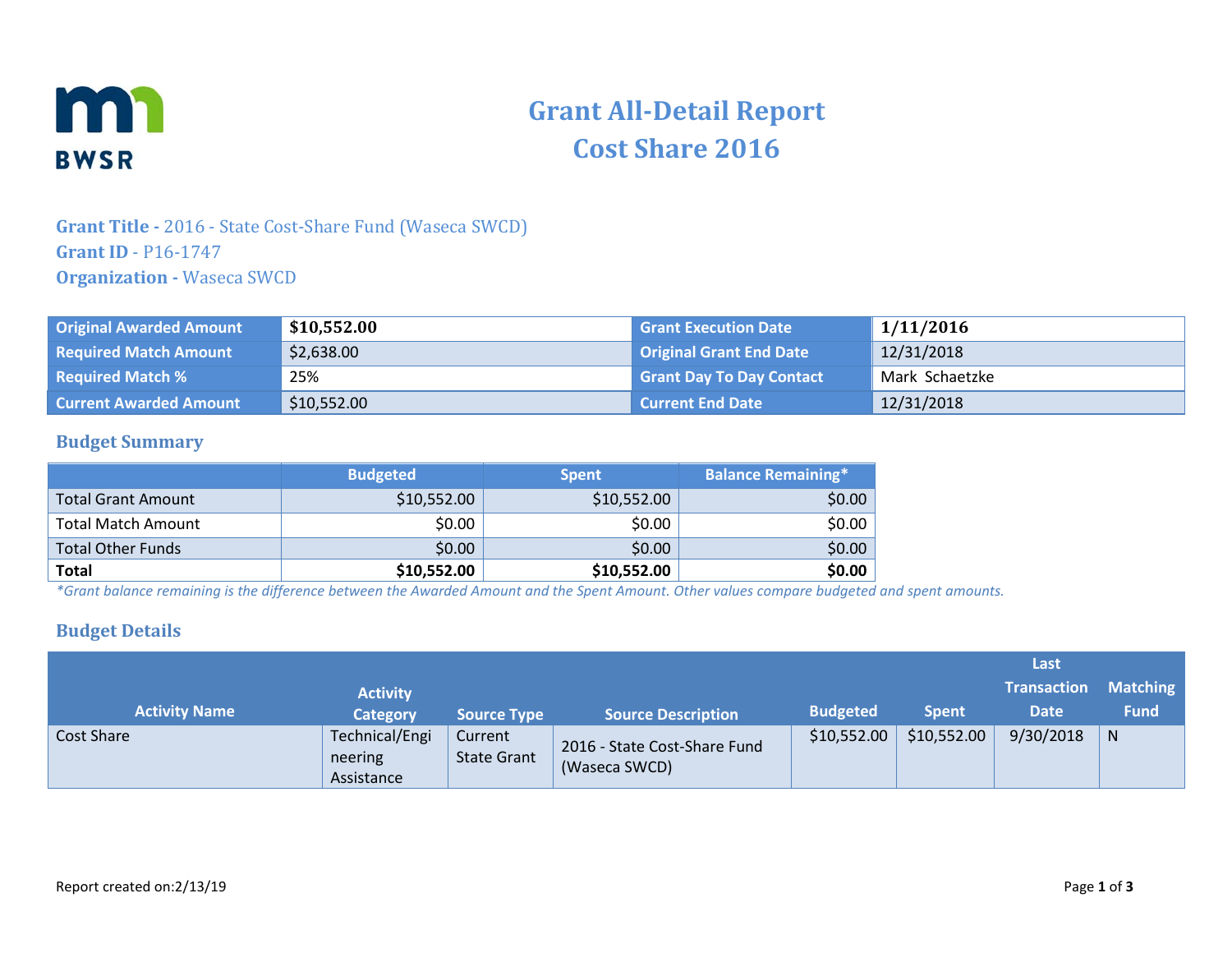#### **Activity Details Summary**

| <b>Activity Details</b> | <b>Total Action Count Fotal Activity Mapped</b> | <b>Proposed Size / Unit</b> | <b>Actual Size / Unit</b> |
|-------------------------|-------------------------------------------------|-----------------------------|---------------------------|
|                         |                                                 |                             |                           |

## **Proposed Activity Indicators**

| <b>Activity Name</b> | Indicator Name | <b>Value &amp; Units</b> | <b>Waterbody   Calculation Tool</b> | Comments |
|----------------------|----------------|--------------------------|-------------------------------------|----------|
|                      |                |                          |                                     |          |

### **Final Indicators Summary**

| <b>Indicator Name</b> | <b>Total Value</b> | <b>Unit</b> |
|-----------------------|--------------------|-------------|
|                       |                    |             |

#### **Grant Activity**

| <b>Grant Activity - Cost Share</b> |                                                                                                                                                                                                                                                                                                                                                                                                                                                                                                                                                                                                                                                                                                                                                                 |                 |           |
|------------------------------------|-----------------------------------------------------------------------------------------------------------------------------------------------------------------------------------------------------------------------------------------------------------------------------------------------------------------------------------------------------------------------------------------------------------------------------------------------------------------------------------------------------------------------------------------------------------------------------------------------------------------------------------------------------------------------------------------------------------------------------------------------------------------|-----------------|-----------|
| <b>Description</b>                 | Cost Share on Conservation Projects                                                                                                                                                                                                                                                                                                                                                                                                                                                                                                                                                                                                                                                                                                                             |                 |           |
| <b>Category</b>                    | TECHNICAL/ENGINEERING ASSISTANCE                                                                                                                                                                                                                                                                                                                                                                                                                                                                                                                                                                                                                                                                                                                                |                 |           |
| <b>Start Date</b>                  | $1$ -Jan- $18$                                                                                                                                                                                                                                                                                                                                                                                                                                                                                                                                                                                                                                                                                                                                                  | <b>End Date</b> | 11-Oct-18 |
| <b>Has Rates and Hours?</b>        | Yes                                                                                                                                                                                                                                                                                                                                                                                                                                                                                                                                                                                                                                                                                                                                                             |                 |           |
| <b>Actual Results</b>              | 2018 rates will change quarterly due to insurance policy change, change in vacation hours, sick day hours, and holiday hours.<br>3rd qtr 2018<br>Mark S 76.9036 hrs @ \$48.97/hr=\$3765.97 3rd qtr 2018 worked on prep for projects and reviewing CRP plans.<br>Tyler P 84.981 hrs @32.95/hr=\$2800.13 worked on inspections and CRP plans. 3rd gtr 2018<br>July - August 31, 2018-Adam Arndt 6 hours @ \$38.58/hr = \$231.48 working with Tyler on CRP plans, contracting and<br>Conservation Plans in Waseca County.<br>April 2018-June 24, 2018<br>Mark S 23.5 hours @ \$48.44/hour = \$1138.34 for cost share inspections and site visits.<br>Tyler P 82.5 hours $\omega$ \$31.71/hour = \$2616.08 cost share inspections<br>2017 No activity on this grant |                 |           |